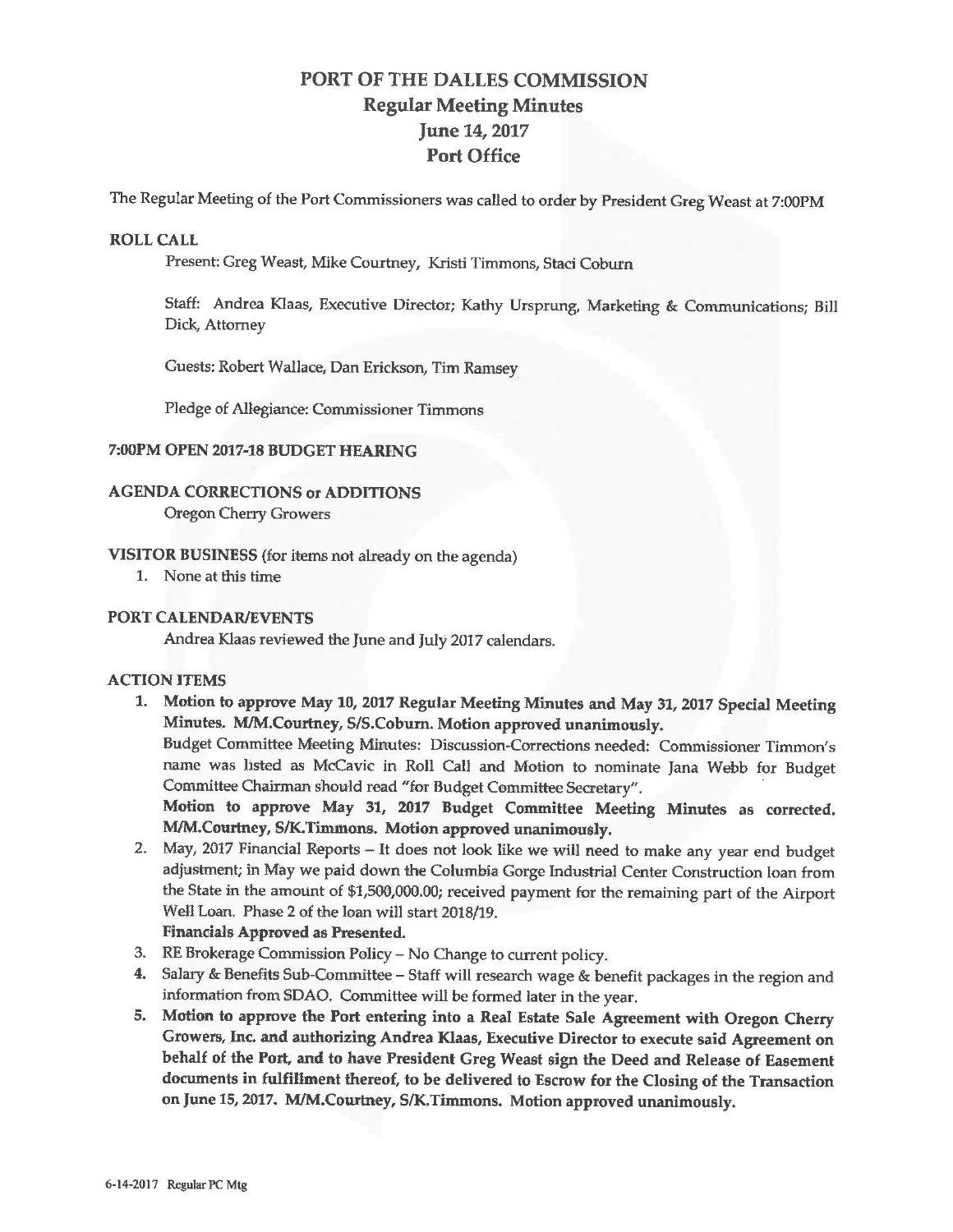#### **STAFF REPORT**

- 1. *Director's Report* -Andrea Klaas provided full report in meeting packet. Met with Roger Kline from PUD at the Marina to discuss safety issues and operation of the Marina electrical system; BPA moving ahead slowly on design & land need for the expansion to the Quenett facility; V&G continuing to move ahead slowly; Blue Zone has started in the community and are scheduling meetings. I will be attending a meeting at City Hall to talk about transportation system improvements; Cherry Growers waiting on title report; Julie Krueger, Dave Anderson and I met with UPRR and ODOT Rail to identify a way to convert the private UPRR crossing into a public UPRR crossing. It appears this will be a difficult process; The Port and Columbia Gorge Community College hosted a day-long Commumty Internship workshop. We now have an employer steering committee to help guide us in the right direction as we develop the pilot program. The goal is to have a community~based summer internship in 2018; a year ago we learned the Crates Building was determined to be in the Federal Flood Plain. Working with Tenneson Engineering and Brad Timmons we were able to get a flood plain map amendment which removed the Crates building parcel from the flood plain. We are now looking to see if any other Crates Way property owners have a similar issue; the standard 3-5 year enterprise zone program will be expiring in The Dalles on June 30, 2018..
- 2. *Marketing* & *Communications Update:* Kathy Ursprung provided full report in meeting packet. Recruitment & Creation - Wetlands: Terra Science is completing on-site work this month for the renewal of our wetlands delineation for CGIC; AgLAB - met with Brian Tuck at Extension to discuss their role in what is tentatively called the Rock Fort Agriculture Learning and Business Center (AgLAB); Website has been updated to work better with smartphones; Met with Powder Pure and Oregon Cherry Growers; Hosted the June 1, 2017 Community Internship Workshop; met with Dufur City Council to discuss next steps on their strategic plan.
- 3. *Special Projects Update:* Kathy Norton provided full report in meeting packet. Replacement doors for the launch ramp restroom have been ordered; met with Anderson Perry rep to get opinion on the marina sewer pump replacement project. Anderson Perry provided a technical memorandum based on Devco's proposal and their evaluation; Seal Kote will begin their project to sealcoat and restripe the marina parking lot on June 22, 2017; working through site plan developments for Klindt Cove Kiwanis park with Parks district and Kiwanis.
- 4. *Reports of Committees* 
	- a) Urban Renewal Commissioner Coburn: Update on UR activities.
	- b) Chamber of Commerce: Commissioner Griffith: No report.
	- c} Wasco EDC- Kathy Ursprung: No meeting.
	- d) COT- Greg Weast/Andrea Klaas: COT is writing a letter in support of having an Oregon State University Extension Agent in The Dalles; update on September trip to DC.
	- e) The Dalles Marina LLC Angie Wilson: Landscaping is completed; installed new hose hangers and hoses on each dock; security system installed; two boathouse sales last month; marina is full; coordinated with Drew's Diving Service to come start working on boathouses to replace old floats; algae to be treated next week; met with Roger Kline at the PUD to discuss the Marina electrical system.

#### **7:30PM CLOSE 2017-18 BUDGET HEARING**

Motion to adopt Resolution 2017-05 to adopt a budget, make appropriations and impose the tax levy for the fiscal year beginning July 1, 2017. M/S.Coburn, S/M.Courtney. Motion approved 3-1 with Commissioner Timmons voting no.